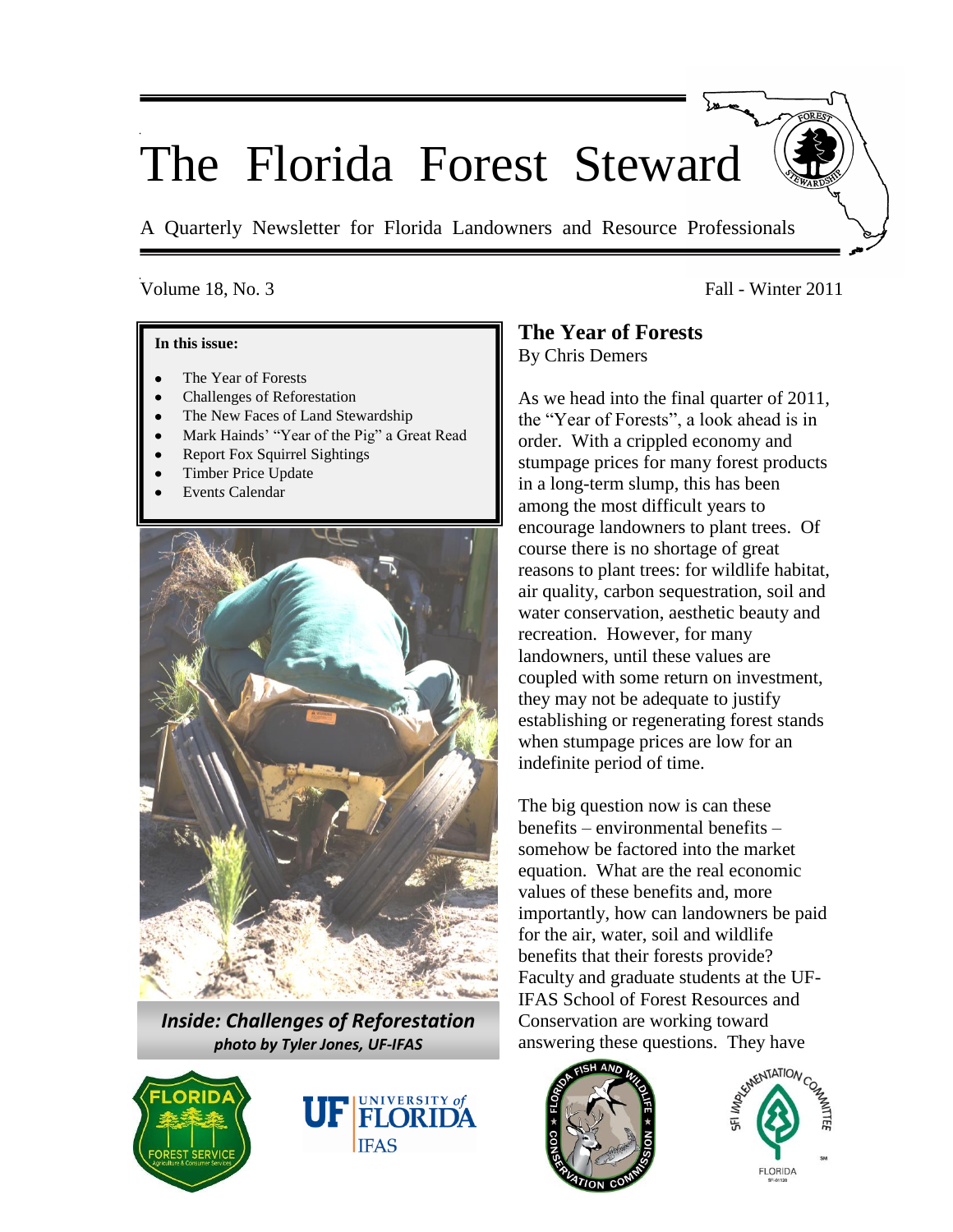started with determining what these values are for Forest Stewardship properties in Florida. We look forward to sharing some of these findings and ideas in future editions of this publication and Stewardship events.

# **Challenges of Reforestation**

By Jon Gould and Chris Demers

If you have recently harvested, or will soon harvest, a pine stand there is a long list of decisions to be made about what will happen next on the harvested site. This article will help you sort through the details and hopefully help you make informed decisions. The variables to consider include soil type and moisture, competing vegetation, groundwater level, weather (rainfall and temperature) during and after planting, topography, how you will regenerate the site, and site preparation (mechanical, herbicide application, burn, none, etc.). You must also consider the planting season, method (mechanical or hand), tree species (loblolly, slash, longleaf, etc.), tree genetics, and type of seedling (bareroot or container seedlings, or natural regeneration).

# **Natural Regeneration vs. Planting**

If you have already clearcut harvested the site and you want to regenerate the stand, planting will be your only option and considerations for that are below. If you have not yet harvested, you can consider regenerating the stand with seed from a portion of the current growing stock. Using a seed tree or shelterwood method, you can provide the seed source for your stand of timber. This can minimize site preparation and planting costs but you will have less control over stocking and will likely need to do some precommercial

thinning to get desired tree density once the new stand is established.

## **Site Preparation**

In situations where herbaceous vegetation and hardwoods have become established on the cleared site, it will be necessary to prepare the site for the natural regeneration or planted seedlings. Site preparation usually involves some combination of mechanical, chemical and/or fire treatments.

# *Chemical and Mechanical site preparation*

If using mechanical site preparation alone, it is usually desirable to plant pine seedlings within the following several months of the treatment. Get the seedlings in the ground before herbaceous competition becomes established, and be prepared for some follow-up treatments to remove the competition that does take hold in the new stand.



Roller chopping can effectively prepare a site for planting by breaking down hardwoods and debris, but resprouting will often be an issue, photo by Chris Demers.

Effective chemical site preparation usually involves a broadcast herbicide treatment to control the herbaceous and hardwood competition before planting. Several commercial, broad-spectrum formulations are available for this. These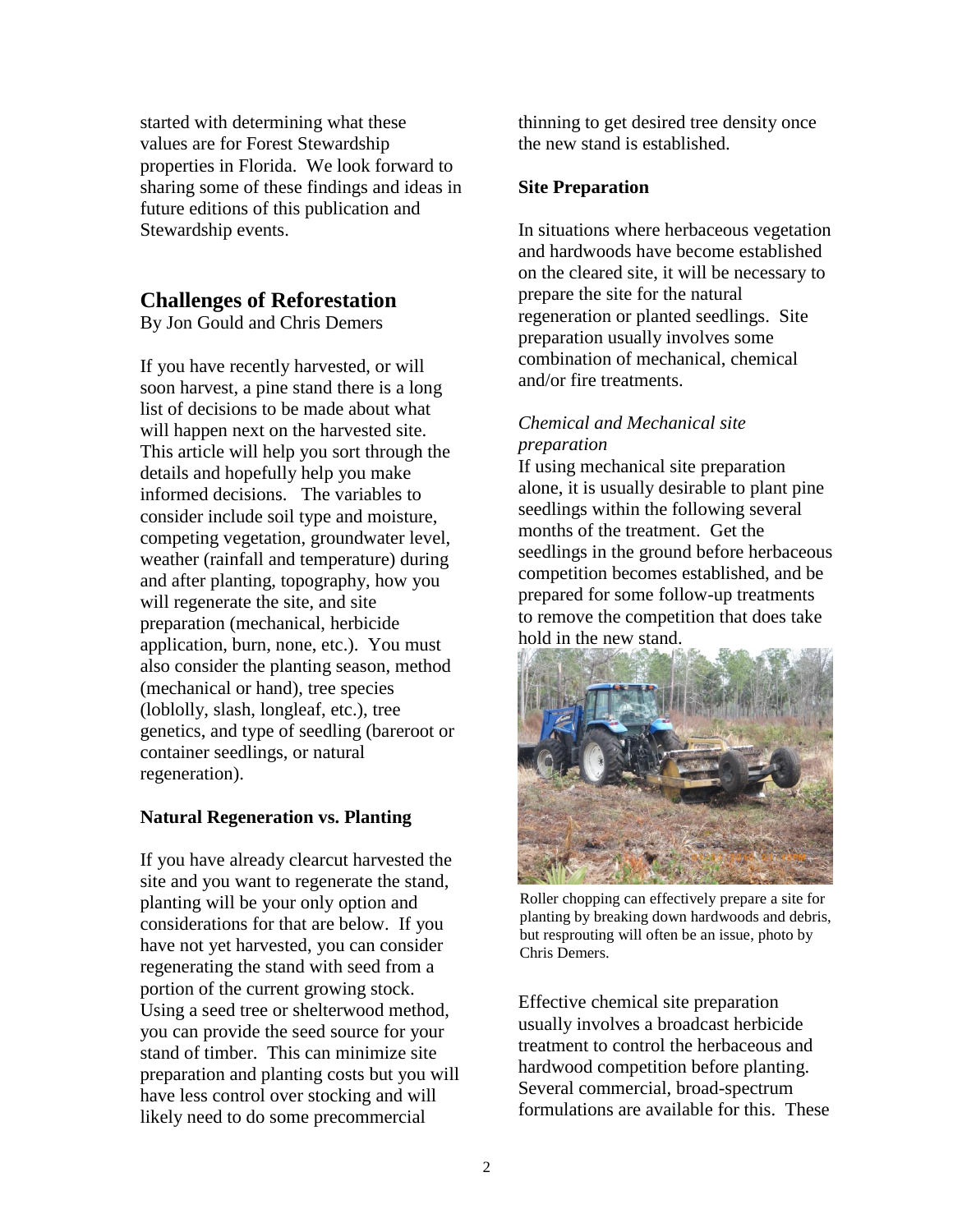usually contain some combination of active ingredients such as imazapyr, glyphosate, sulfumeturon methyl and several others. It is best to wait until the vegetation is at peak growth, usually late summer, before applying the herbicides. This will maximize the kill. Then burn the dead vegetation in the fall and plant in the winter, usually the sooner the better while there is typically good moisture in the ground.

#### *Fire*

Fire is a very efficient and cost-effective site preparation method, especially for preparing the site for natural regeneration. However, fire must be used with caution. If you must hire someone to burn, it can be challenging finding a qualified, reliable, and, preferably, certified and insured burner that you can count on to burn your site at a reasonable cost. Burners are getting harder to find and most, especially the better ones, prefer to work on larger sites where they can make more money. Of course, finding a certified burner is not an issue if you are going to do it yourself.

The other big issue with burning is that it is highly weather dependent. If you are trying to burn in a rainy weather pattern, there will likely be too much moisture to get a fire hot enough to consume most of the dead material killed by herbicides and remaining harvest slash. Other weather conditions, such as humidity and wind speed and direction, are also a consideration. Likewise, an extended dry weather pattern or drought can pose an equally challenging problem in scheduling a burn. Many of you know from experience how hard it is to get a burn authorization from the state forestry agency during extended dry periods.

#### **Planting**

The species you plant will depend on your site and your objectives. Your county forester, extension agent or a forestry consultant can help you with this choice. The timing of planting is controlled by several conditions. First is the availability of seedlings. Some types of seedlings are plentiful in some years, scarce in others. Containerized or genetically superior seedlings can fluctuate in availability, so it is wise to place your order at least 12 months ahead of when you expect to plant. If you are not going to do the planting yourself, it's a good idea to get your planter lined up well ahead of time. Otherwise, you may end up with a planter that is not your first choice or not get your seedlings in the ground until late in the planting season, which can be disastrous if there is a dry spring. It is best to get seedlings in the ground in the fall or winter if you possibly can.

Weather can be a game-changer and predicting weather patterns seems to be getting more difficult. If it is too wet to plant in the late fall and winter, planting may be delayed until spring or the next planting season. Delaying planting until the next season also creates a problem with what to do with the seedlings you have already ordered and committed to purchase. High seedling mortality can result when seedlings are planted late in the season, followed by several weeks of little or no rain.

Getting out of sequence with the site preparation process can also cause problems and delay planting. For example, if you can't get a burn in the fall or early winter following an herbicide site preparation, you may have to plant over the dead vegetation or delay planting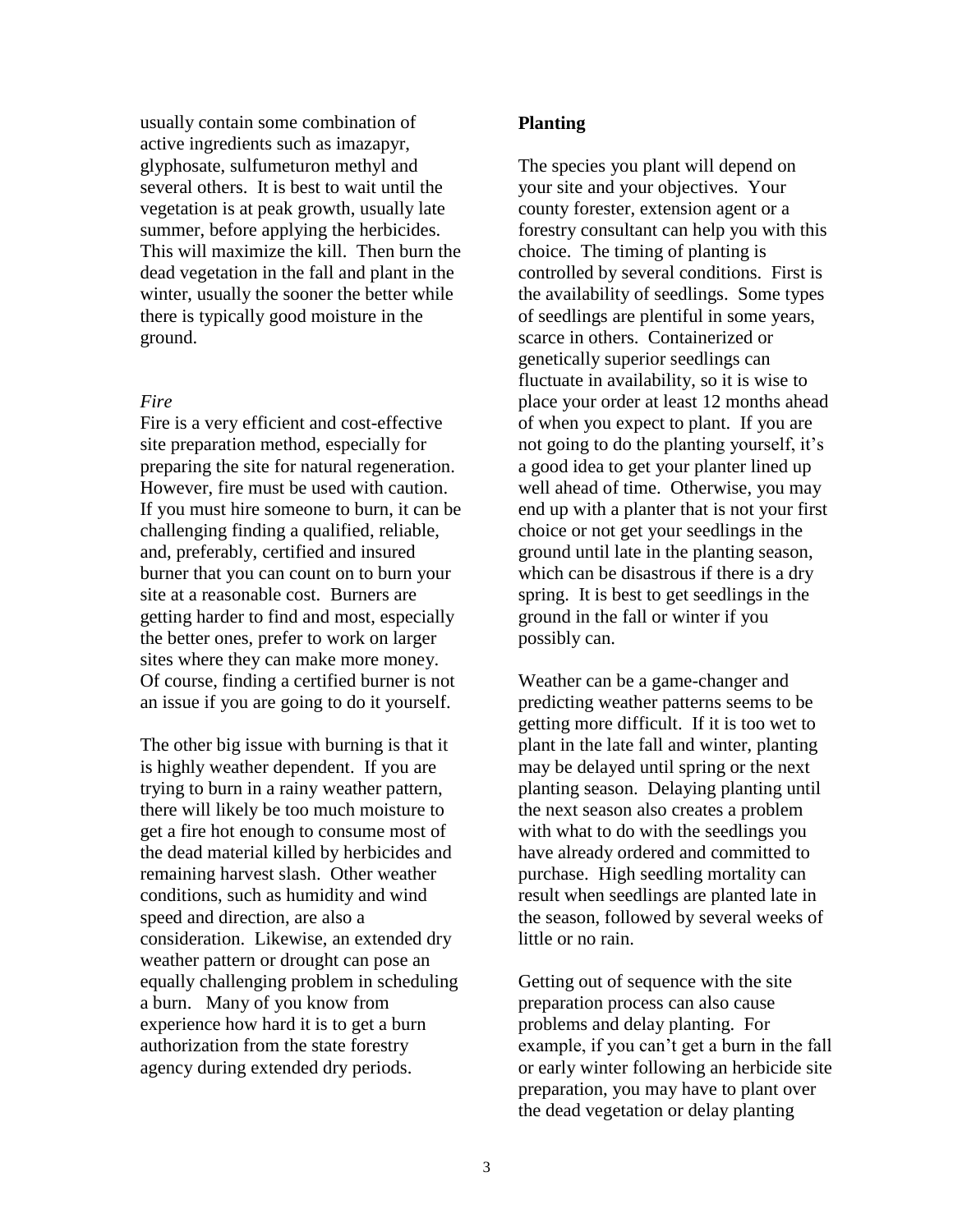until the next year. If planting is delayed until the next planting season, herbaceous and woody competition can rebound and you may need another round of site prep treatments.

#### **Best Management Practices**

Don't forget, if you are planning any silvicultural practices near a river, stream, lake or other water body, Silviculture Best Management Practices (BMPs) should be followed in order to protect water quality. See *http://www.fldof.com/forest\_management/hydrology\_*

*index.html* for more information on BMPs.

### **Conclusion**

As you can see from the discussion above, much is involved in successful reforestation. The sequence and timing of the various steps is very important, as well as selecting the species and generation of seedling to plant, the type of site preparation, etc. Weather can also greatly affect reforestation, which you have no control over. However, you can avoid planting too early or late in the normal planting season, when it is more likely to be too wet or dry. Considering all of these variables and the difficulty of completing each task on schedule, it is usually a good idea to hire someone, like an experienced forester, to manage your reforestation.

Of course, foresters can also advise you on site preparation, seedling selection, herbicide treatments, etc. and may be able to obtain these services more economically than you could. Oftentimes, foresters work year in and year out with reforestation contractors, so they get to know those that provide the highest quality of services at the most economical prices. And the unit rates for some contractor services may be less because

the forester is giving the contractor a much greater volume of work from several landowners he works with, as opposed to just your reforestation acreage. Many foresters are also Certified Prescribed Burn Managers. For good advice on selecting a consulting forester, see *http://edis.ifas.ufl.edu/fr125*.

In the next edition of the newsletter one of the authors will share his personal experiences where he made mistakes in several of the steps discussed above while reforesting a clearcut tract. The result was damaging - costly, years of growth lost, and permanent problems built into the reforested tract.

About the authors: Jon Gould, Tree Farmer and Chris Demers, Forest Stewardship Coordinator, University of Florida IFAS School of Forest Resources & Conservation.

# **The New Faces of Land Stewardship** By Chris Demers

Since the Forest Stewardship Program began in 1990 we have seen some changes in the type of landowners that are getting involved in it and other land management assistance programs. While these Programs have served landowners with more traditional agricultural or forestry backgrounds, we've recently seen an increase in the number of new landowners enrolling, who have not owned land before and are new to land management. Many of these new owners don't know where to start thinking about how to manage the timber and natural resources on their land and they are hungry for information and eager to get started.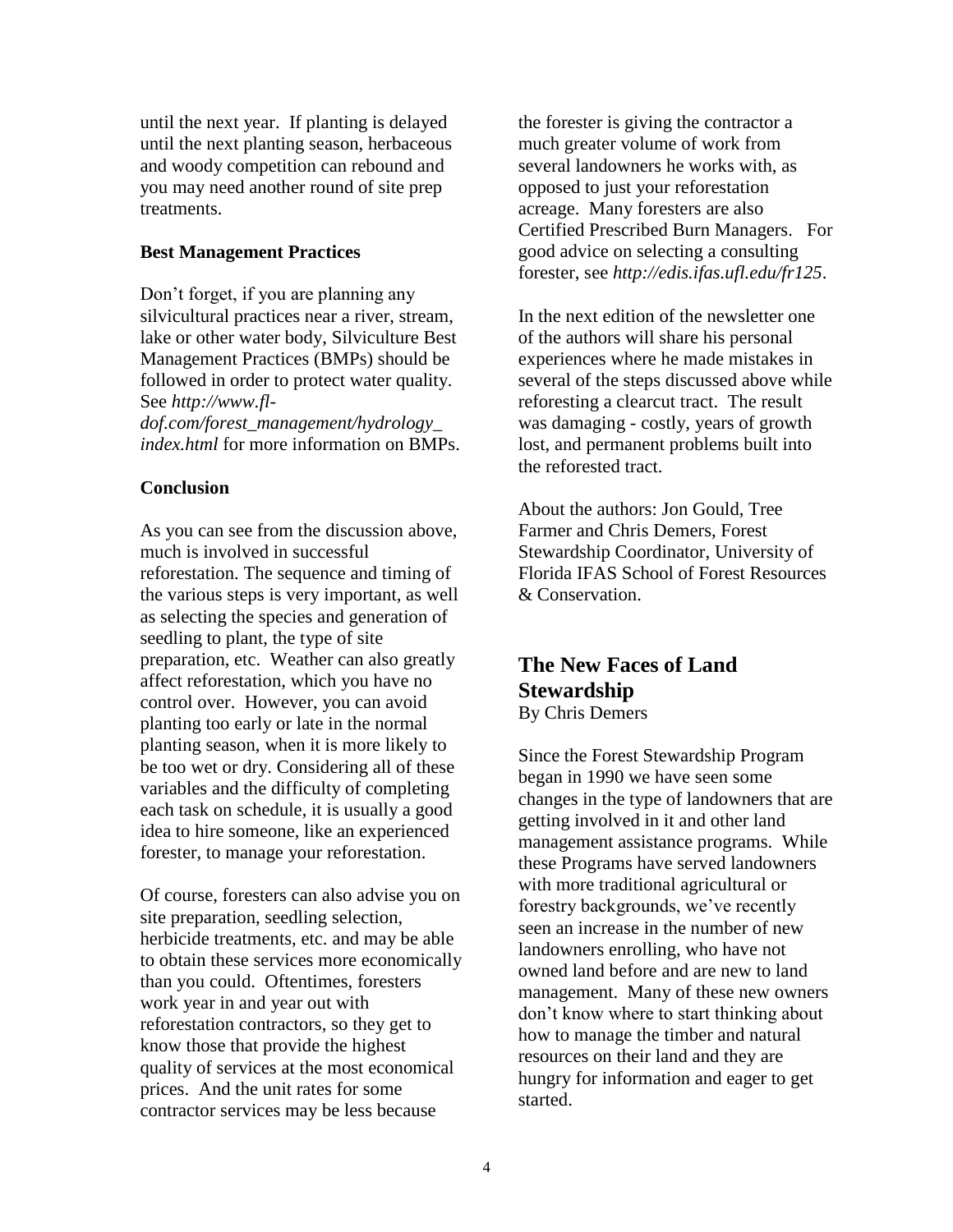Meet Ray and Heidi Samec. They ended up in Bronson by accident on their way home to St. Petersburg on a road trip.



It was during that accidental

turn that they found what is lovingly now called "Flying Pig Ranch", 121 acres of forest land. They purchased the land in 2002 and quickly discovered that they had few ideas about how to approach the management of the resources on their new piece of paradise. Having some experience with 4-H as a youngster, Heidi knew that goats would be an effective way to reduce the vegetation that was clogging the lower understory of their woods.



After putting the goats to work they started their search for assistance with the rest of the property. They stopped in to the County Extension Office where they met their Florida Forest Service County Forester. The Forester paid them a visit and recommended they enroll in the Forest

Stewardship Program, which would provide a management plan and access to a vast network of resources, professionals and educational opportunities.

They enrolled in the Program in 2004 and have made great progress on their timber, wildlife and recreational objectives.

Environmental stewards to the core, they also built an energy-efficient house on the property, powered primarily by photovoltaic solar panels.

The Forest Stewardship Program helped the Samecs define their land management goals and objectives. Heidi said the Program "gave us ideas and direction". Attending a Forest Stewardship Tour and a Watermelon Pond Cooperative workshop "opened new doors to more possibilities" and connected them with more public and private forestry and natural resource professionals as well as other landowners who are managing forest land in their area.

Their story is similar to many who have recently purchased land and are finding assistance and opportunities through Florida's Forest Stewardship Program and other land management programs and partners. If you have land and are looking for land management assistance, contact any of the editorial partners listed on the back of this newsletter to get connected.



**"Year of the Pig" a Great Read for Landowners, Managers and Outdoors Enthusiasts** By Chris Demers

Mark Hainds has been a great resource for land

stewardship in the southeast. Many of you have met Mark at Forest Stewardship and other outreach events related to longleaf pine regeneration and management. Mark's latest project, *Year*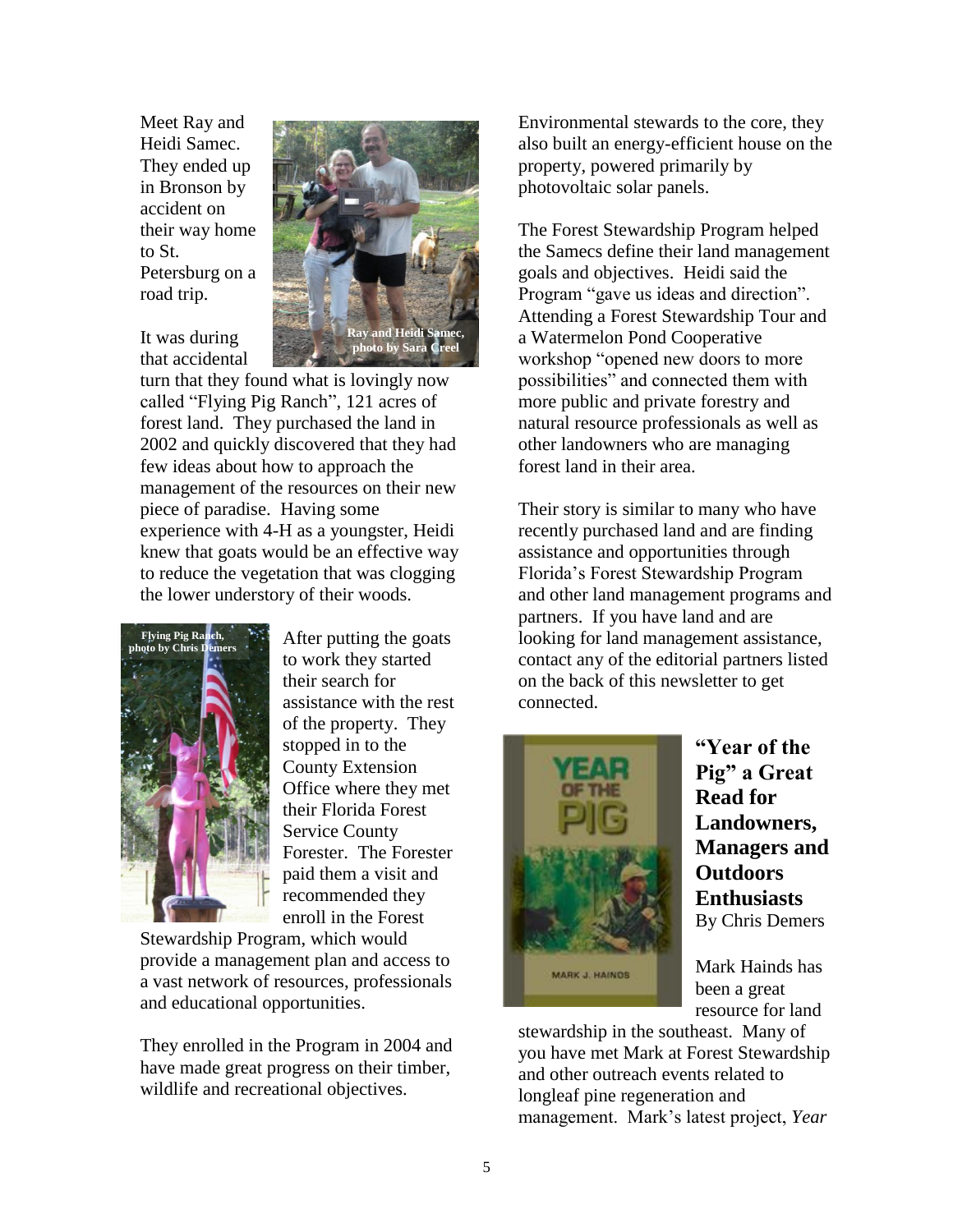*of the Pig,* is a personal account of one avid hunter's pursuit of wild pigs over seventeen hunts in eleven states. He tied his mission to the Chinese calendar's Year of the Pig in 2007 and journeyed through southern pine forests, hardwood forests, cypress swamps, and Hawaii's wiliwili forests in search of his prey. He used a range of weapons - black-powder rifle, bow and arrow, knife, and high-powered rifle - and various methods to stalk his quarry through titi, saw palmetto, privet hedge, and blue palms.

The book reveals much about wild pigs, the habitats to which they've adapted over the centuries and the challenge of hunting them. It also reveals much about the author - his hunting skills and ethics developed over a lifetime pursuing the sport, his passion for the outdoors and land stewardship, as well as his patience and sense of humor. Appealing to hunters and adventure readers for its entertainment value, *Year of the Pig* will also be valuable to farmers, landowners, land managers, and environmentalists from all walks for its broad information and perspective on the topic. The "Year of the Pig" is available for sale at:

*http://www.uapress.ua.edu/product/Yearof-the-Pig,5161.aspx*

# **Report Fox Squirrel Sightings**

By Courtney Hooker, Florida Fish and Wildlife Conservation Commission

The fox squirrel, named for its fox-like tail, is a charismatic mammal approximately twice the size of the common gray squirrel. The coloration of the fox squirrel is highly variable, ranging from a creamy tan to all black.

In Florida, the fox squirrel can be found in almost every county, but the distribution is patchy and not well understood.



A new research project aimed at better understand fox squirrel distribution is being conducted by the University of Florida - IFAS Department of Wildlife Ecology and Conservation and the Florida Fish and Wildlife Conservation Commission. Members of the public across the state are asked to report their fox squirrel sightings at the following website:

*[https://public.myfwc.com/hsc/foxsquirrel](https://public.myfwc.com/hsc/foxsquirrel/GetLatLong.aspx) [/GetLatLong.aspx](https://public.myfwc.com/hsc/foxsquirrel/GetLatLong.aspx)*

Questions? Please Contact Courtney Hooker [foxsquirrel@ifas.ufl.edu](mailto:foxsquirrel@ifas.ufl.edu)

# **Get Email Updates!**

Don't miss out on upcoming events and news! Send an email to [cdemers@ufl.edu](mailto:cdemers@ufl.edu) to be added to the Stewardship listserv. Updates are sent weekly and include a link to the current and back issues of the Florida Forest Steward.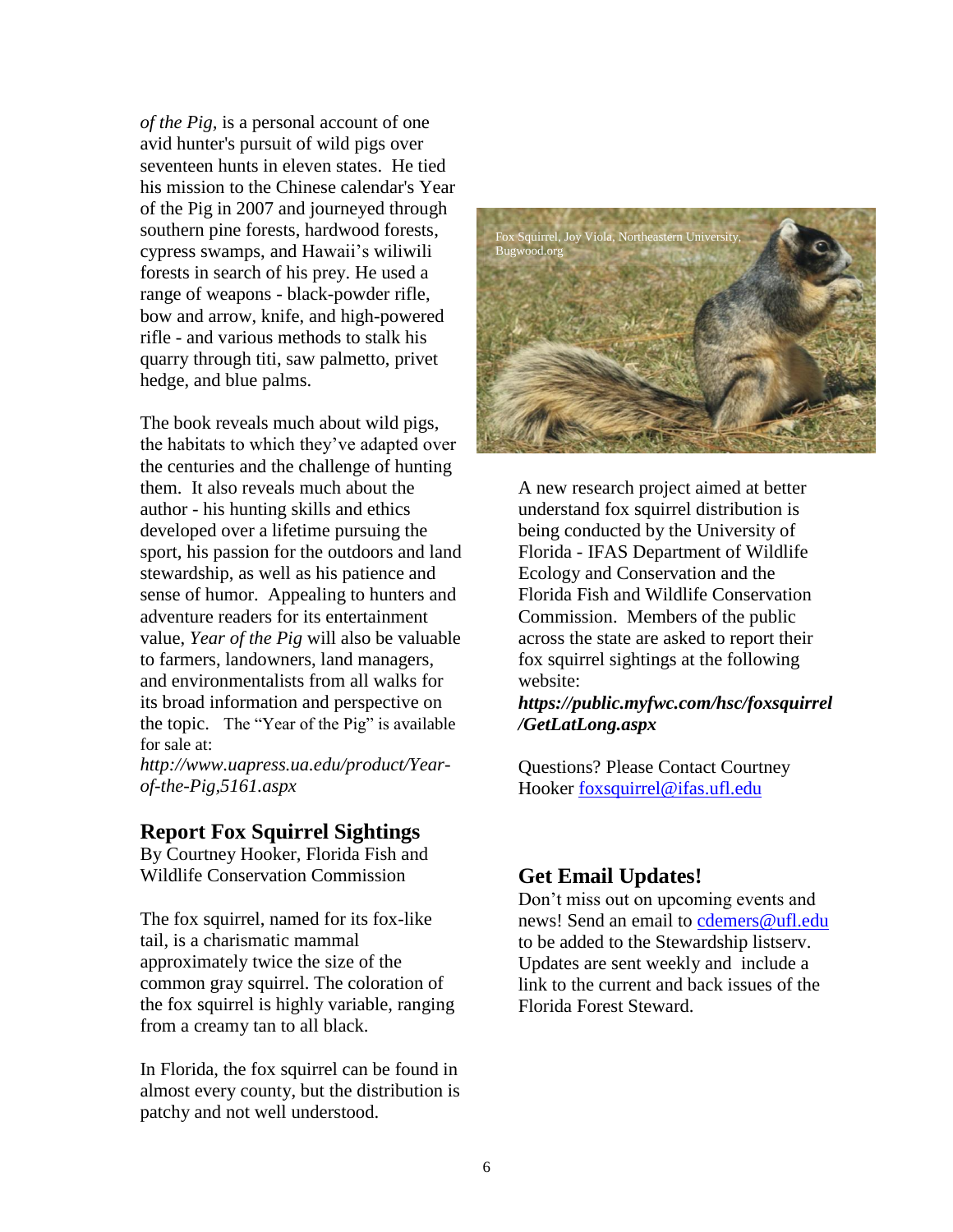# **Timber Price Update**

The timber pricing information below is useful for observing trends over time, but does not necessarily reflect current conditions at a particular location. Landowners considering a timber sale are advised to solicit the services of a consulting forester to obtain current local market conditions. A note about the biomass price omission in the report: given the very scattered and variable nature of biomass markets across the region, the specific type of product and prices reflected in that report were not relevant to most Florida landowners. For those reasons it was omitted.

Florida stumpage price ranges reported in the **3 rd Quarter 2011** Timber Mart-South (TMS) report were:

- Pine pulpwood: \$17 \$33/cord (\$6 \$12/ton), ↑from 2<sup>nd</sup> Qtr 2011
- Pine C-N-S: \$27 \$48/cord (\$10 \$18/ton), ↓
- Pine sawtimber: \$46 \$86/cord (\$17 \$32/ton), ↓
- Pine plylogs: \$58 \$81/cord (\$21 \$30/ton), ↓
- Pine power poles: \$120 \$153/cord (\$45 \$57/ton), ↑
- Hardwood pulpwood: \$14 \$25/cord (\$5 \$9/ton), ↓

# **Trend Report**

There are not many changes to report this quarter. Average stumpage prices for most products remain weak across Florida and the Southeast region. Prices decreased for all products with the exception of pine pulpwood and power poles, which held relatively steady across the region. Although not reflected in this report, the September  $9<sup>th</sup>$  closing of Georgia-Pacific's plywood mill in Hawthorn is very unfortunate news. This will likely impact plylog stumpage prices negatively in coming quarters.